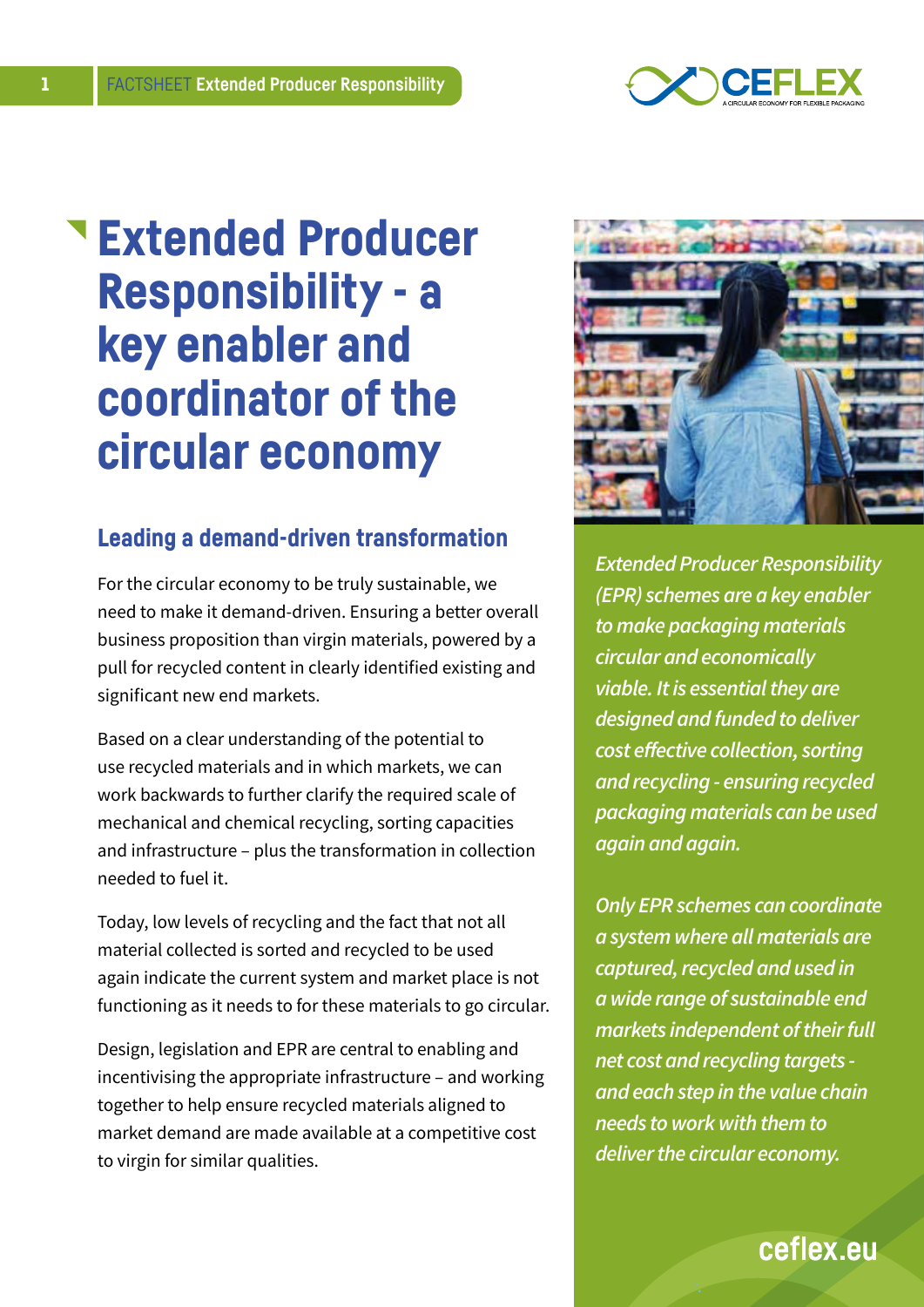



The CEFLEX demand driven circular economy model

### EPR designed and funded to deliver circular materials

EPR schemes play an essential and substantial role in the collection, sorting and recycling of post-consumer products; coordinating the packaging waste supply chain; as well as financing it. They are a legal requirement in the European Union and most often managed and implemented by 'Producer Responsibility Organisation' (PRO) entities.

Importantly, they are well positioned to take a leading role – able to give the strategic stimulus and direction required to accelerate the circular economy.

This includes shaping collection, rewarding good design for recycling and ensuring sufficient sorting and recycling capacity is available to meet market demand. They can also be important players in stimulating the use of recycled polymer and helping define market dynamics for recycled content through the available quantity and quality of feedstock at a competitive cost.

Today, EPR is primarily defined by a mission to meet legislated recycling targets which have been a measurable indicator for major improvements in a linear approach; but not yet designed to fully embrace and encourage achieving the circular economy.

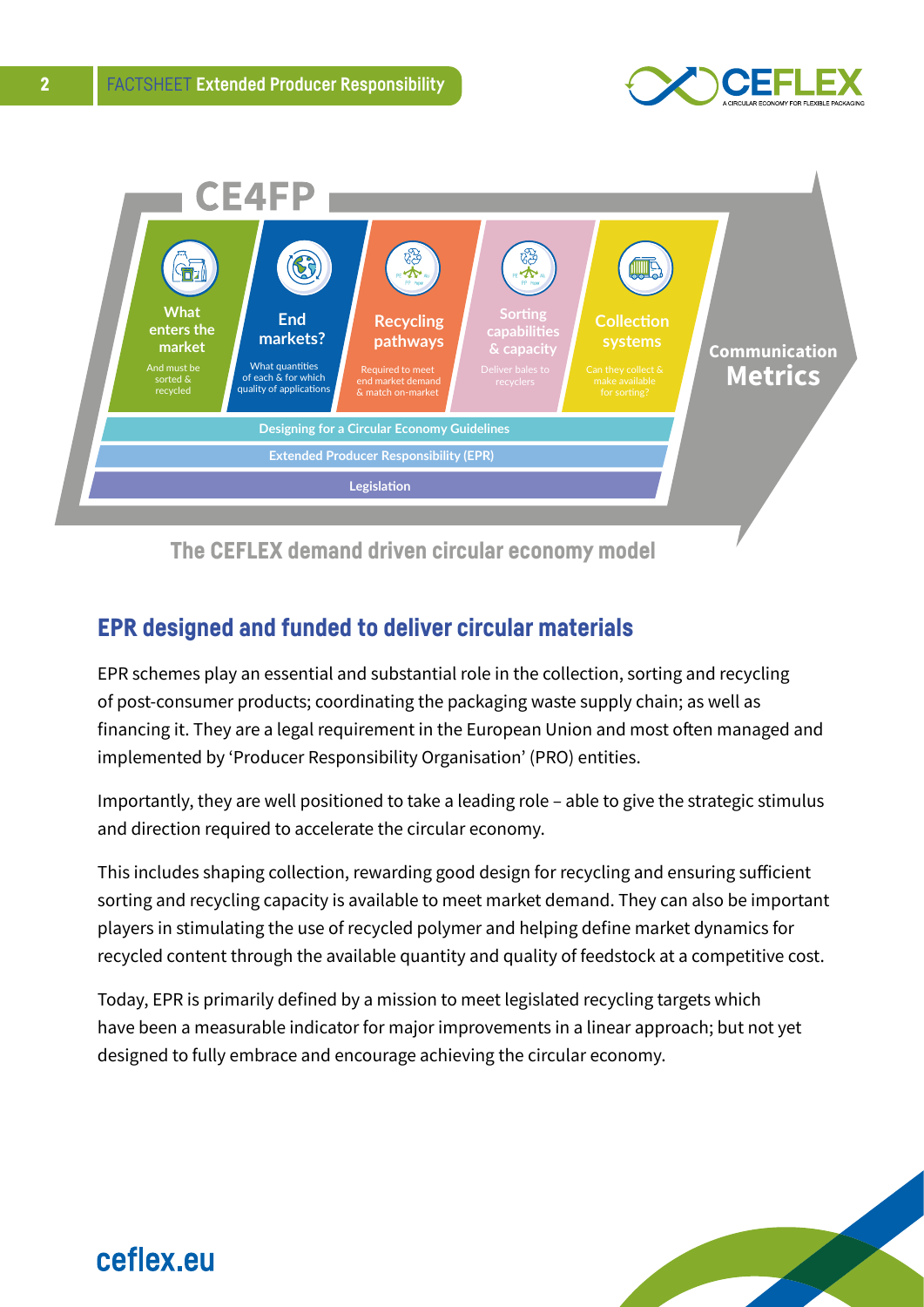



### In a circular economy, all materials need to be captured, recycled and used in a wide range of sustainable end markets – independent of cost and recycling targets

EPR can and should adopt a central role, designed to deliver circular materials and to support the development of the circular economy. In an optimal scenario, schemes are:

- **Fully funded to develop a circular economy:** allowing all packaging materials to be circular, moving beyond a system designed to meet recycling targets at managed costs
- **A coordinating and strategic lead:** ensuring it is sustainable and economically viable for all actors throughout the process
- **An accelerator for recycled content and sustainable end markets:** able to manage material flows to match end market demand and ensure recycled polymers have suitable qualities for use as a replacement for virgin in a range of new applications
- **Able to support investment:** providing guarantees allowing access to necessary in-feed waste streams and manage risk when developing new technology and capabilities like chemical recycling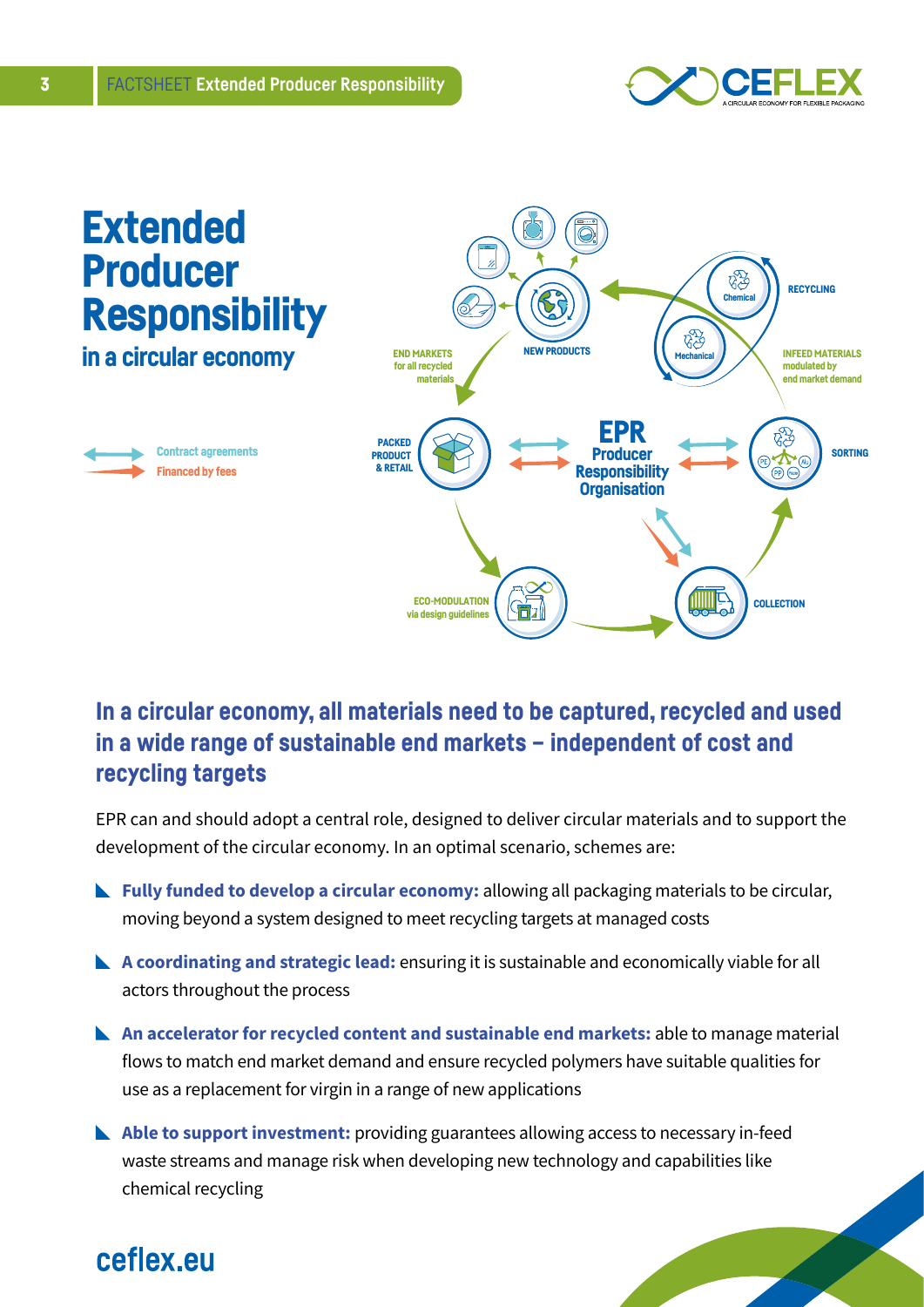

EPR systems designed to deliver circular materials and funded accordingly will help create the conditions to allow all parts of the value chain to make the changes necessary to go circular



## Role for EPR in the Circular Economy

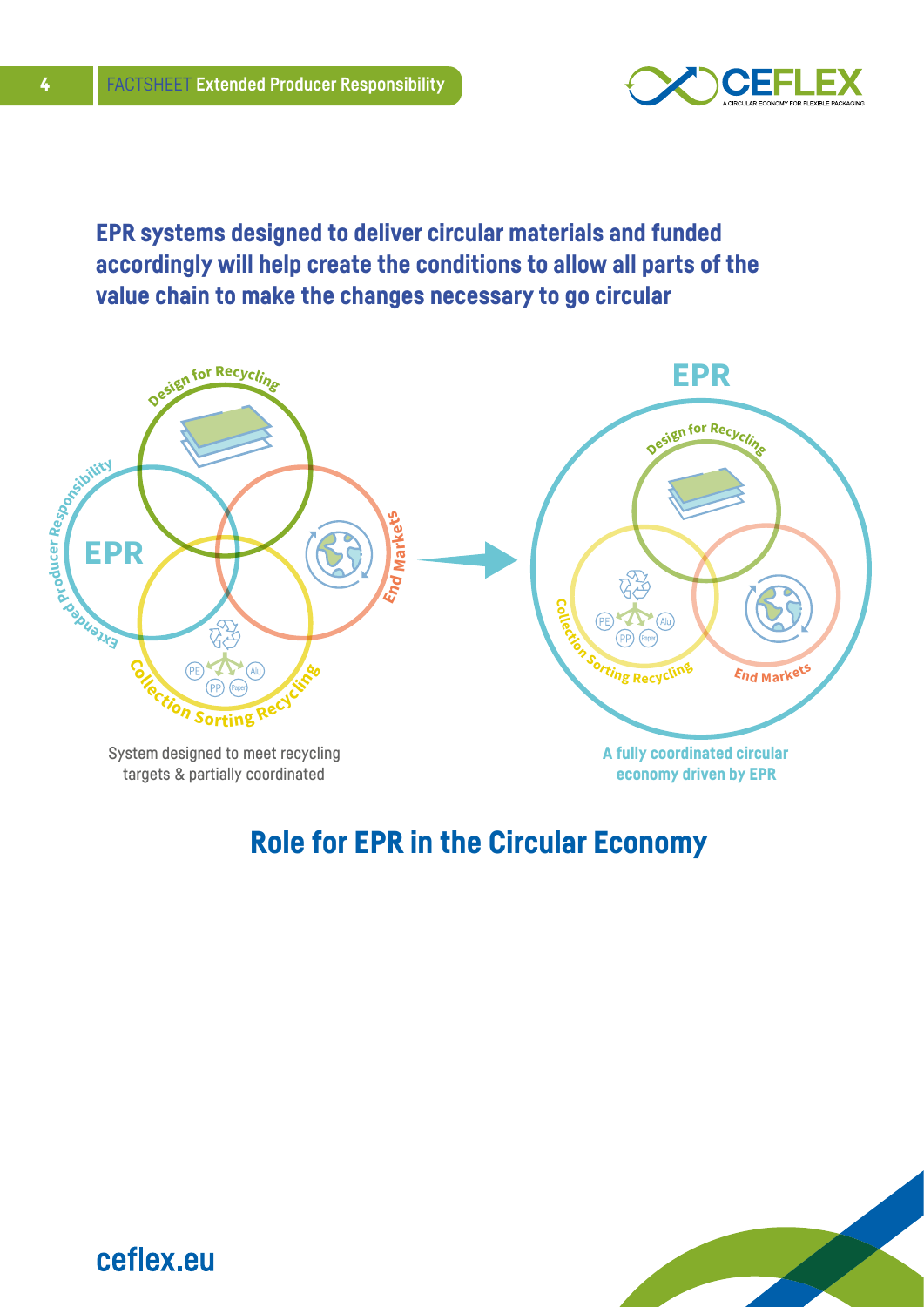

# The CEFLEX EPR Criteria for Circularity in Flexible Packaging

### 4 key pillars – 1 key requirement

The CEFLEX 'Criteria for Circularity' have been developed as a constructive and practical check list. With areas for all stakeholders and EPR schemes to work through on their journey to making packaging waste materials circular.

They are a starting point for discussion and development based on four pillars: operational, financial, communication and governance. These pillars connect and build on existing work from the Consumer Goods Forum and others, adding further perspectives for flexible packaging.

A key requirement for delivering on all four pillars is that flexible packaging is collected for recycling everywhere. And while flexible packaging is made from a range of materials, plastic is predominant and this fuels the criteria's central objective:

*Flexible packaging is collected, sorted and reprocessed to produce a commodity recycled polymer suitable for use as a replacement for virgin materials*



### **OPERATIONAL** collection, sorting, recycling

FINANCIAL supply chain sustainability

### **COMMUNICATION**

reporting, awareness, messaging

### **GOVERNANCE**

access to expertise and representation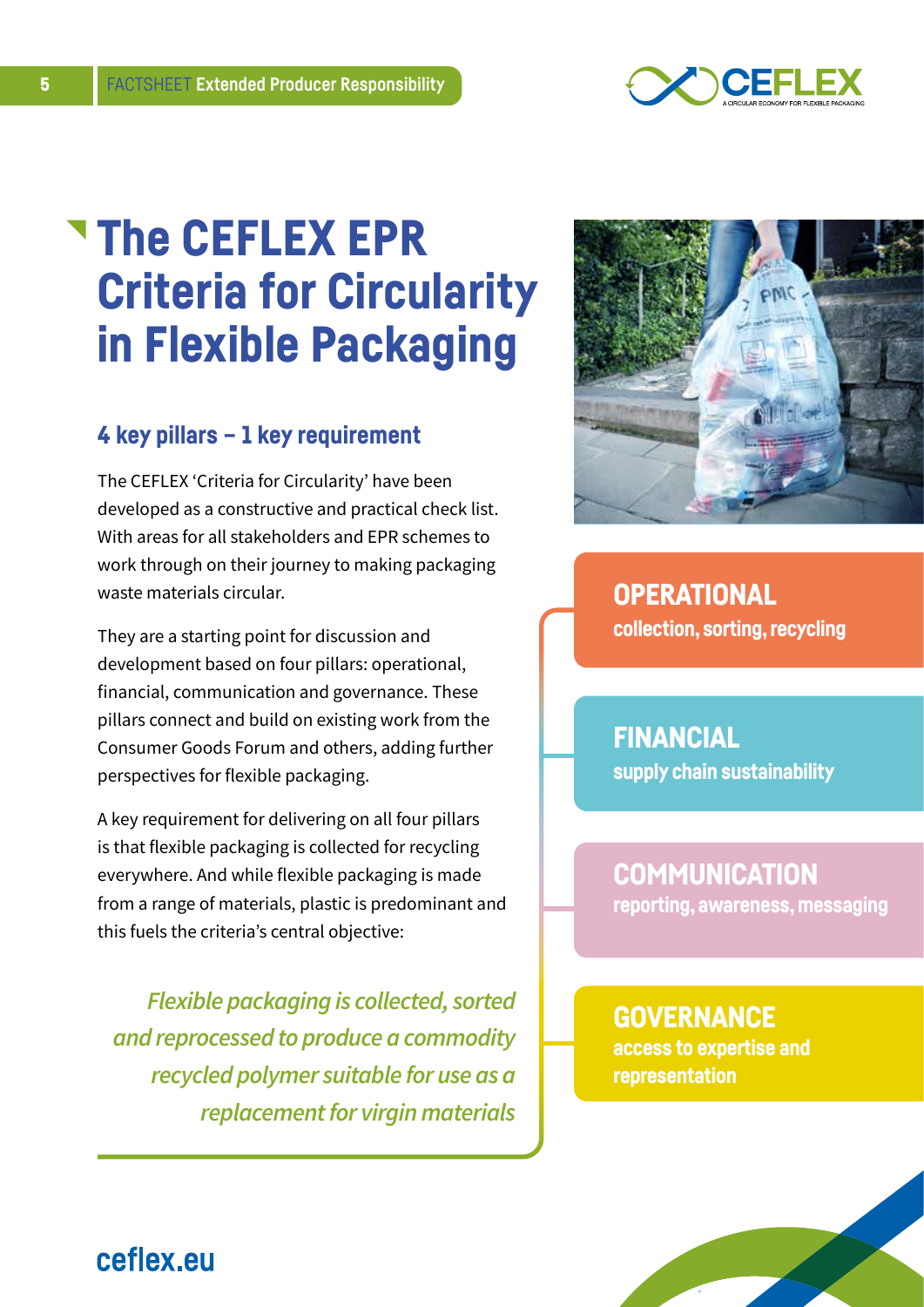

#### OPERATIONAL : COLLECTION ∰

#### **All flexible packaging is targeted for collection and sorting including on-the-go packaging**

All flexible packaging is targeted for collection and sorting across Europe including on the go packaging, with separate collection used, at kerbside where possible:

- $\blacktriangleright$  Plastic packaging should be collected as a separate stream or with other light packaging (such as other plastic and metal packaging and drink cartons) and not mixed with paper, board or glass
- $\blacktriangleright$  Whilst separate collection should be the primary method used, capturing flexible packaging from residual waste is necessary to access every resource and further optimise separate collection. The separate collection of food and garden waste will help maximise the quality of flexible packaging obtained in this way



**PMD** = Plastic packaging, Metal packaging, Drinks cartons.

See CEFLEX position statement, 'Collection Systems for Flexible Packaging in a Circular Economy for further reference.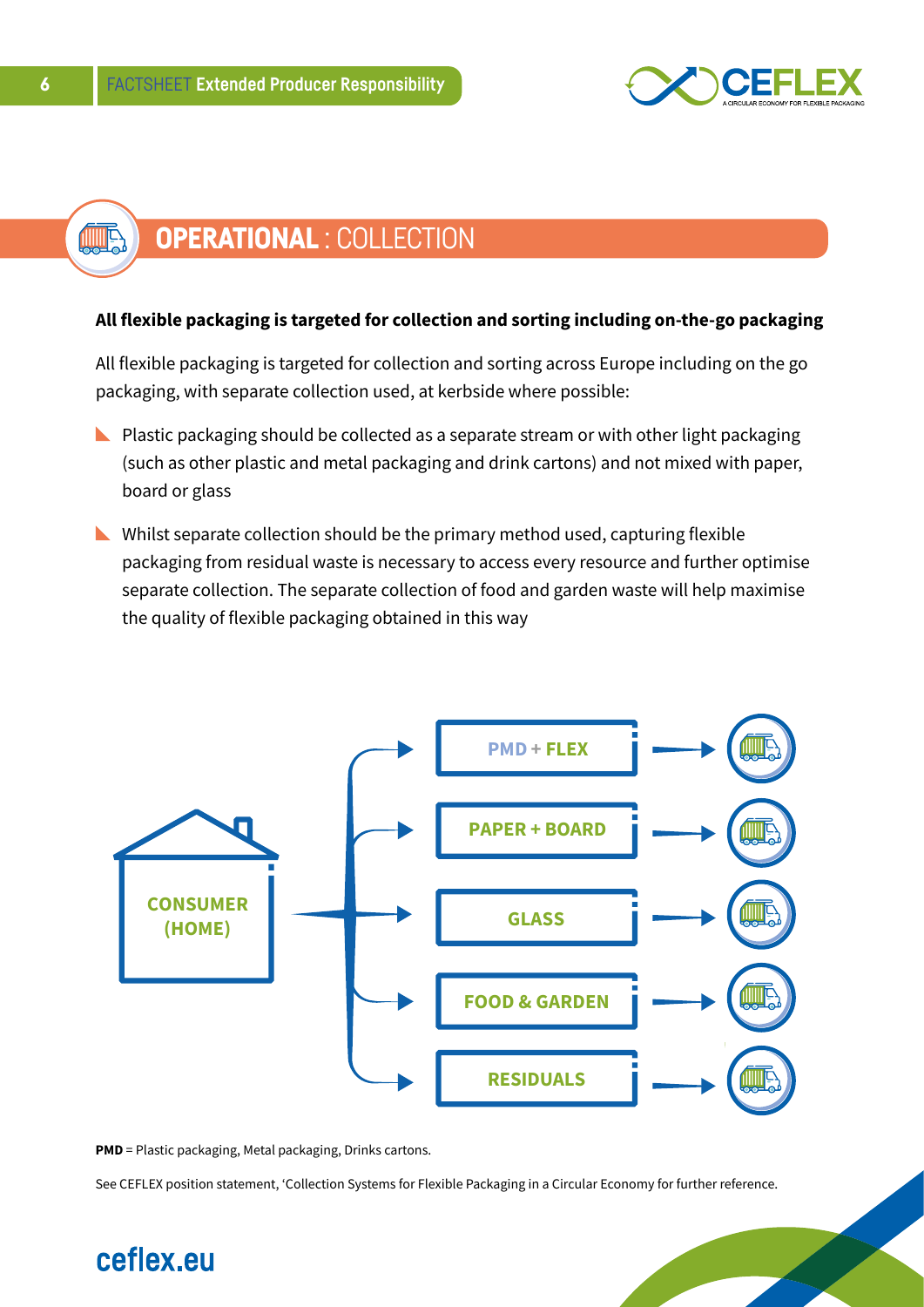



EPR contractual arrangements and sorting facilities should maximise the quantity of flexible packaging by setting minimum percentage capture targets. In addition, the quality of outputs from sorting centres should be maximised through EPR control of sorted bale specifications:

- $\blacktriangleright$  Sorting to EU standardised bale specifications to facilitate downstream recycling into recyclates of a suitable quality to meet market demand
- $\blacktriangleright$  Mechanical recycling to produce recycled polymer for film and injection applications; and
- $\blacktriangleright$  Bales optimised by technology for chemical recycling



Our common goal is to ensure all material is retained in the economy where it is used by existing and new end markets and applications as a replacement to virgin polymer. To achieve this, the range of recyclates produced must be both fit for purpose by quality and commercial value so they are preferred over new virgin fossil-based materials by the market. EPR schemes can support this objective through:

- $\blacktriangleright$  EPR contractual arrangements to support the recycling of all consumer flexible packaging fractions and provide for volatile market conditions
- $\blacktriangleright$  The mix of recycling pathways should be technology neutral, with mechanical, other physical and chemical recycling required to meet downstream demand for different applications
- $\blacktriangleright$  A range of technologies and capacities are required to meet downstream demand for different recyclate qualities while at the same time achieving the lowest overall environmental impact

See CEFLEX position statement, 'Recycling Capabilities for Flexible Packaging in a Circular Economy' for further reference.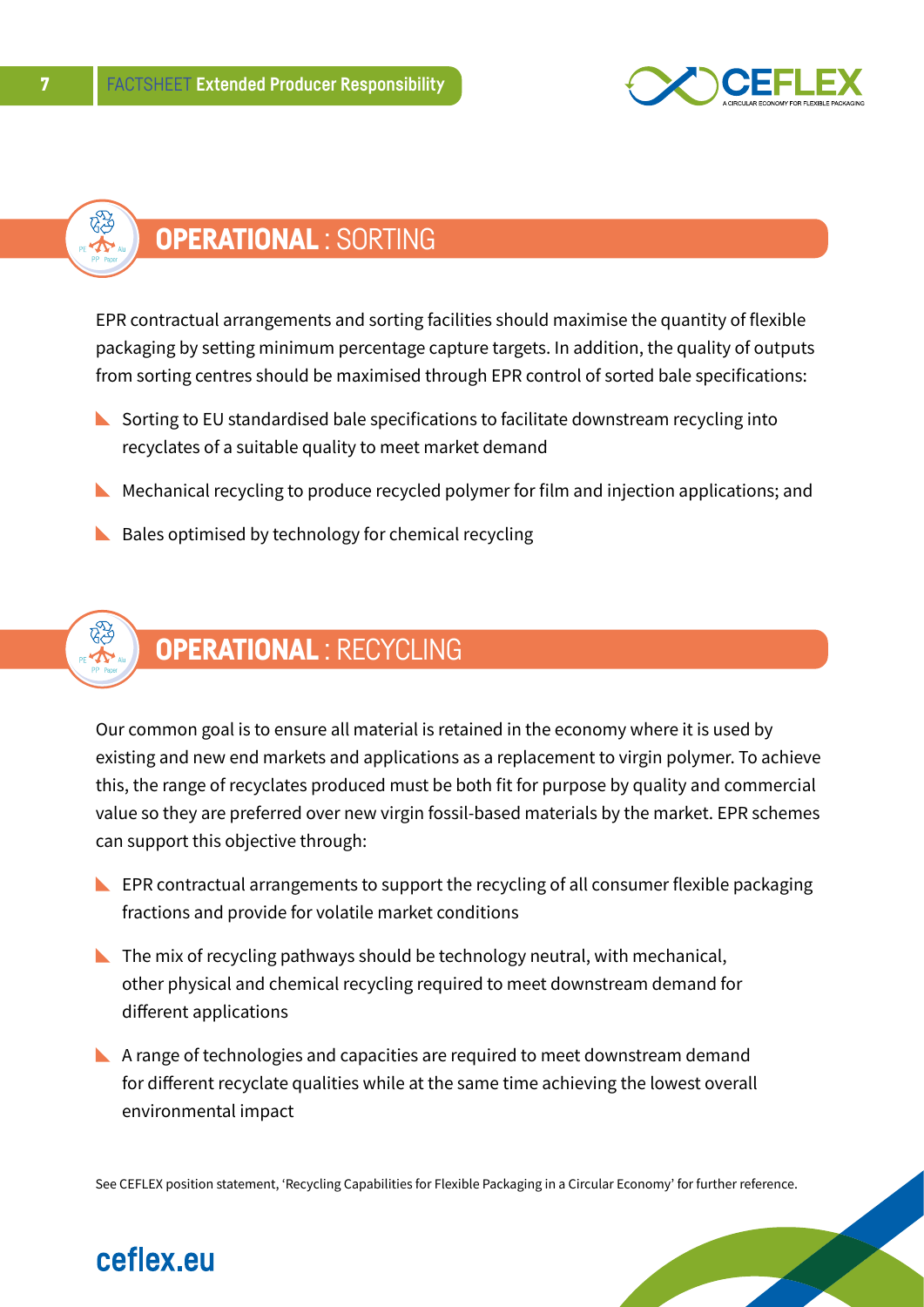



### **Fully funded to cover the Full Net Cost of collecting, sorting, recycling and returning the recycled materials to the market**

- Full net costs to cover collection, sorting and recycling by specific formats (e.g., PO flexibles) is key, with no cross subsidy between materials or pack format types
- $\blacktriangleright$  Financial transparency on fees and how they relate to full net costs

### **Financing to create a robust and sustainable market for recycled materials from flexible packaging**

Targeted and specific actions to Incentivise demand for recycled content to match supply:

- $\blacktriangleright$  Provide stability to support investment decisions in sorting and recycling infrastructure through long-term contracts for infeed materials
- **N** Fund R&D and communication programs. Mechanisms to facilitate this in a fair way should be in place where there is competition in the EPR market

#### **Rewarding circular design through eco-modulation**

- Recognition of the 'Designing for a Circular Economy' guidelines used by the flexible packaging industry to assess recyclability of consumer flexible packaging and apply them as the basis for eco-modulating fees to recognise and reward good design
- Fee revenue on packaging formats with no current recycling options used to support innovation and remove barriers to their recycling

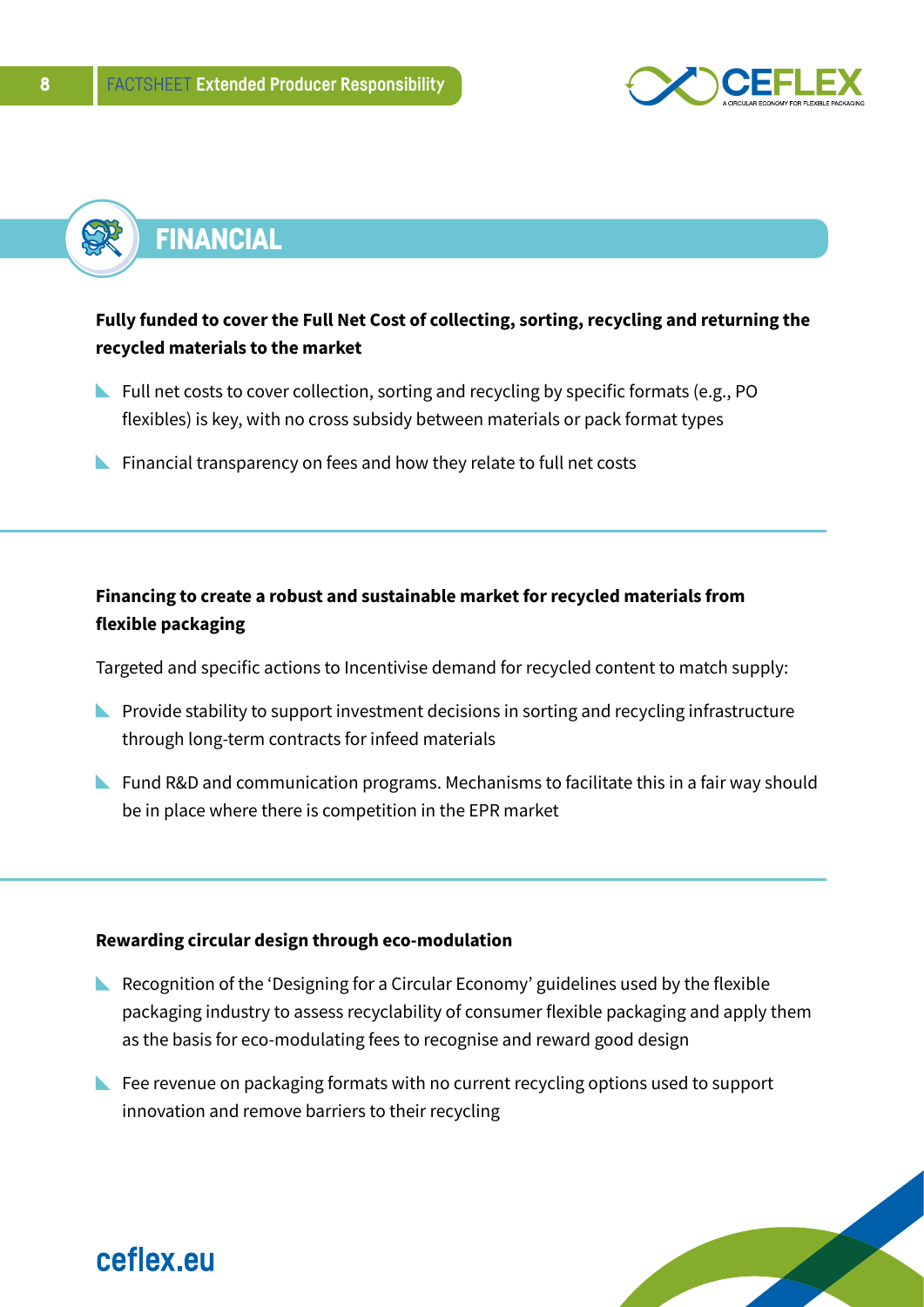

# **COMMUNICATION**

#### **Providing consumer guidance and promoting a circular economy for flexible packaging**

EPR schemes can reinforce clarity and incite action in the same direction from stakeholders and consumers to create maximum benefit, by:

- Clear messaging so consumers know to place flexible packaging in recycling containers, through off or on pack labelling for example
- **Consistent consumer and pack design messaging across Europe**
- $\blacktriangleright$  Reporting on collection, sorting and recycling for all packaging formats by polymer where possible – and providing transparency of how fees are spent
- $\blacktriangleright$  Funding of consumer education and awareness campaigns with an appropriate budget, typically around 5% of packaging fee income
- **L** Joint funding of anti-littering communication and education campaigns

# **GOVERNANCE**

#### **Representation and access to expertise**

An evolving and inclusive governance reflecting a circular economy fully coordinated and driven by EPR with:

- $\blacktriangleright$  Scheme representation aligned to reflect financial contributions of the respective actors and representative of the fee contribution from each packaging sector
- **N** Technical expertise within EPR schemes on consumer flexible packaging collection, sorting and recycling

S

# ceflex eu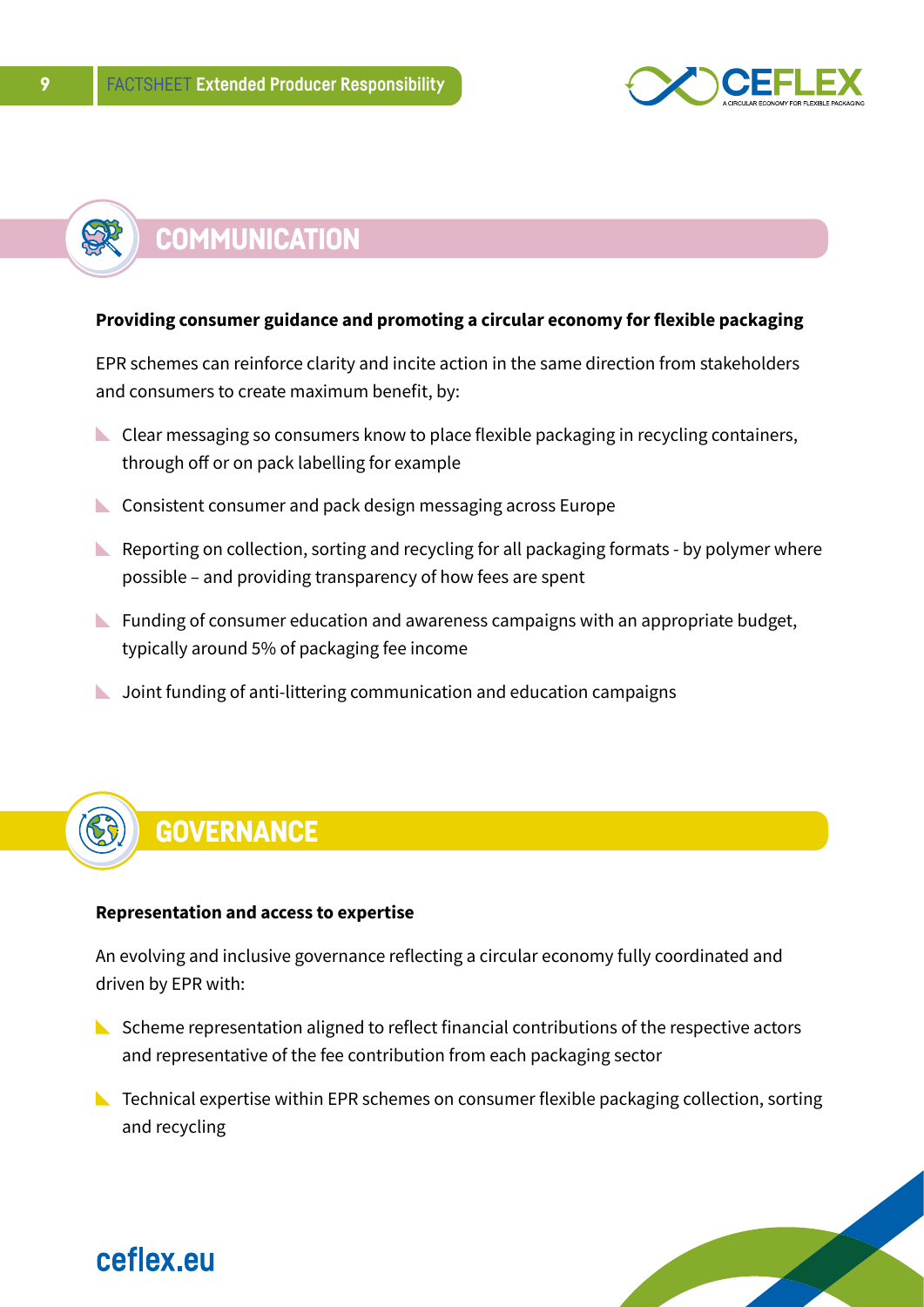

# Who developed the Criteria for Circularity?

A working group of CEFLEX stakeholders, with input from the wider value chain and in direct discussion with EPR schemes have developed the 'Criteria for Circularity'. It is based on four key areas to develop: Operations, Governance, Communication and Finance.

Its connects and builds on existing work from the Consumer Goods Forum and others, adding further perspectives for flexible packaging. It is part of a long-standing CEFLEX dialogue on EPR, which is vital to making flexible packaging circular, sustainable and economically viable.

## A trusted partner to help accelerate circularity

The CEFLEX Steering Committee has created an EPR Advisory Board to collaboratively identify actions needed to make flexible packaging materials increasingly circular.

A core team and stakeholders in dedicated country teams aim to support EPR systems by match-making important insights from CEFLEX workstreams and identifying and prioritising necessary actions to deliver circular materials.

EPR Criteria for Circularity working group, led by: **Your CEFLEX contacts to engage and discuss with:** 







# EPR Criteria for Circularity checklist for flexibles

All materials captured, recycled and used in a wide range of sustainable end markets – independent of their full net cost and recycling targets

- **Funding** for flexible packaging collection, sorting, recycling
- **Eco-modulation** to reward good design and facilitate transition to circular economy system based on recognised design guidelines
- **An end to cross format subsidies** with fees for full net costs centred on sorting centre outputs
- **Managed material flows** into sorting and recycling systems to ensure balance with end market demand
- **Market ready recycled materials** priced competitively against virgin equivalent

Graham Houlder - graham@ceflex.eu Mike Jefferson – mike.jefferson@ceflex.eu